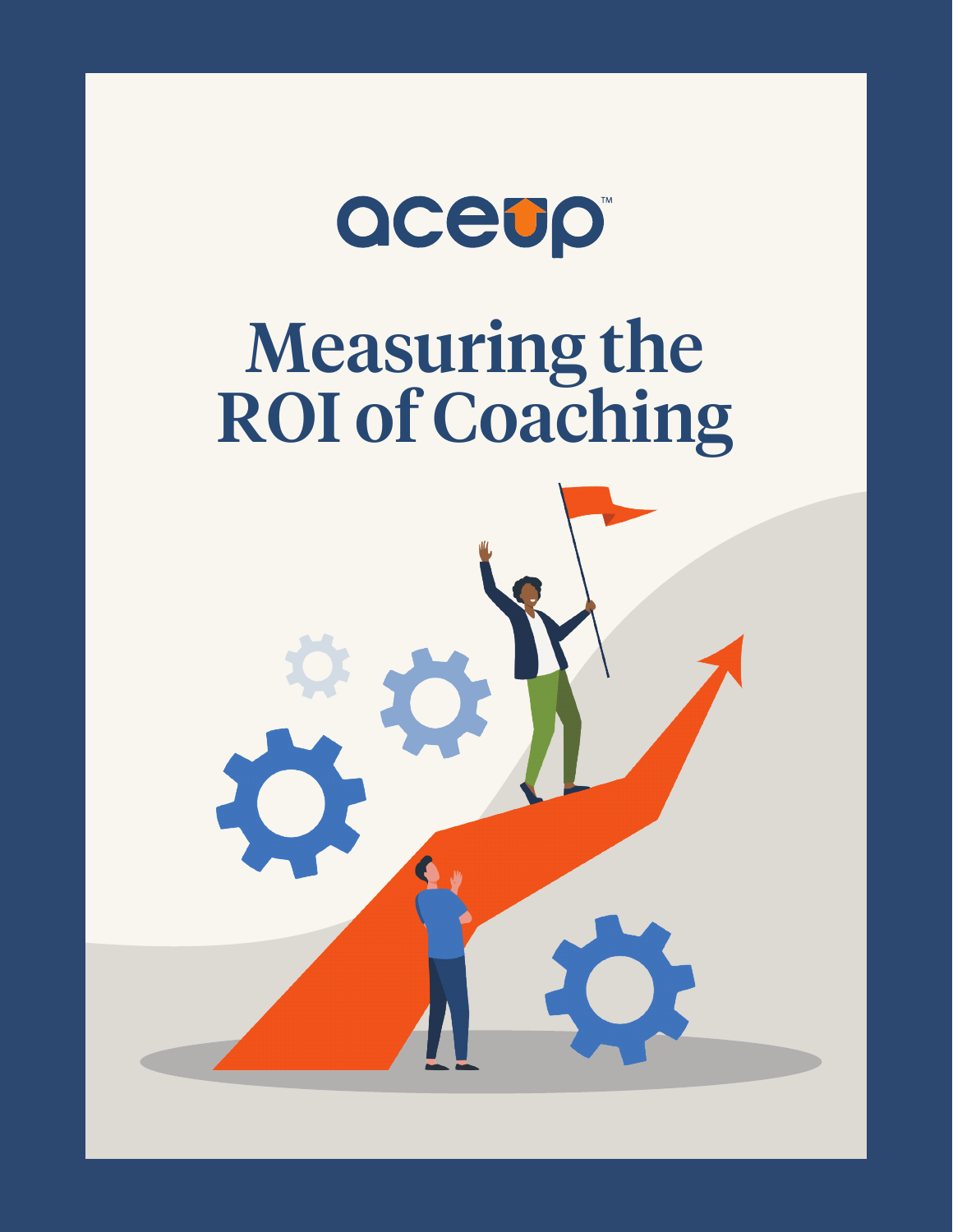**Coaching has become a much soughtafter modality by companies both large and small to address many of the challenges and opportunities facing organizations today. Why?**

Organizations are realizing they need to create a better, more attractive, and inclusive work culture if they want to attract and retain top talent. They need to keep an eye out for and groom their leaders of the future. They want to help enable their employees to feel valued, and to become the best versions of themselves, not only for themselves but also for the good of the larger company vision.

All of this requires great leaders. A commitment to great leadership at every level of your organization is the key to unleashing your employees' potential and putting your company in the best position to compete, win, and thrive. And the best way to develop great leaders is through great coaching.

**"What we're finding is, the more technology increases, the more important soft skills are."**  Tanya Moore, Chief People Officer, M.C. Dean

As you bring coaching into your organization, stakeholders will inevitably ask tough questions about outcomes, organizational alignment, and ROI.

#### **In this e-book, you will learn:**

- **1.** How is coaching ROI measured
- **2.** Why you need to start with company goals
- **3.** What the impact coaching can have on an organization
- **4.** How to connect individual development needs to organizational goals

We also share how leadership coaching has been a game-changer at Boston's Children's Hospital.

Why is it worth your time? Because we're experts in this area. An exclusive partner of Harvard's Institute of Coaching (IOC), AceUp provides personalized leadership coaching for employees at all levels of the organization through an intelligent technology platform, providing a solution that is scalable, measurable, and impactful.

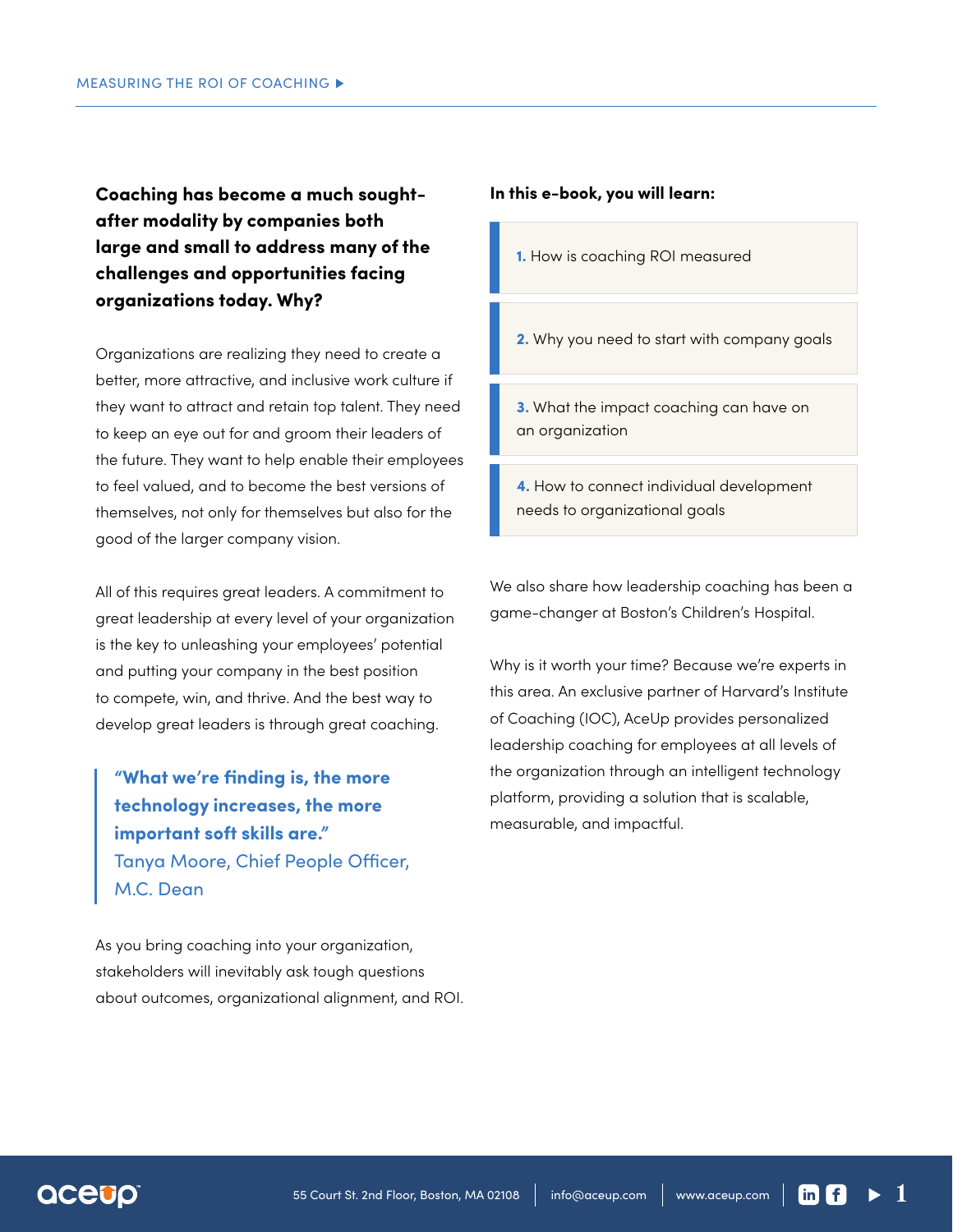## **How is coaching ROI measured?**

First, what exactly is ROI? It means "return on investment," and it's a way to divide the gains of your investment by investment cost. For example, If you had invested \$100,000 in a coaching program as a company, how do you measure that return? The answer depends on what it is you hope to achieve with coaching. Not every outcome can be measured in dollars and cents.

Organizations really want the value that they believe will be created from deploying coaching. In "Systemic Coaching: Delivering Value Beyond the Individual" by Dr. Peter Hawkins and Eve Turner, they present a schematic that points to a comprehensive approach to considering every aspect of ROI in a coaching engagement, as shown below.

Along with value created from coaching, there is also a cost associated with not implementing coaching. This could mean having employees who feel undervalued, who aren't engaged, and who are more likely to leave a company due to poor leadership or if they feel the organization is unwilling to invest in them.

In a recent Institute of Coaching (IOC) webinar, "**[How You Should Measure the ROI of Coaching](https://instituteofcoaching.org/resources/webinar-how-you-should-measure-roi-coaching)**," several top coaching leaders took a close look at the systemic impact that coaching has on the broader organization, and how this can be traced to stronger business outcomes and bigger bottom lines.

**"When you don't hire a coach when somebody does need coaching, it's a huge cost to the organization and it's a massive culture drag, too."**  Dr. Nadine Greiner

"I calculated the cost of not hiring a coach to \$311,250. We're talking about the executive search costs, the costs by the internal recruiting team, scheduling interviews, crafting evaluations, reference checks, the opportunity cost assumed by the c-suite of not having somebody in that seat or having somebody who's there but absent, and the lost productivity. When you don't hire a coach when somebody does need coaching, it's a huge cost to the organization and it's a massive culture drag, too," said Dr. Nadine Greiner, author of "The Art of Executive Coaching" and "Stress-Free Leadership."

| <b>INPUTS</b>                                                                | <b>OUTPUTS</b>                                                                                                   | <b>OUTCOMES</b>                                                                                                                                                                                              | <b>VALUE CREATION</b>                                                                                                                                                                                                               |
|------------------------------------------------------------------------------|------------------------------------------------------------------------------------------------------------------|--------------------------------------------------------------------------------------------------------------------------------------------------------------------------------------------------------------|-------------------------------------------------------------------------------------------------------------------------------------------------------------------------------------------------------------------------------------|
| Client, Coach, Coaching<br>Interventions, Coaching<br>Relationship, Contract | Insights, New Behaviors,<br>Mindset Shifts, Feeling Shifts,<br>Action Plans, Less Reactivity,<br>More Resilience | Clearer Communication,<br><b>Better Conversations, More</b><br>Productive Meetings, Clearer<br>Delegation and Orchestration,<br>More Focused Time, Increase<br>in Productive Time for Both<br>Self and Teams | Higher Engagement from<br>Stakeholders, Higher Appre-<br>ciation from Stakeholders,<br>Increase in Employee Reten-<br>tion, Increase in Customers as<br>Advocates, Increase in Rev-<br>enue, Profitability, or Income<br>Generation |

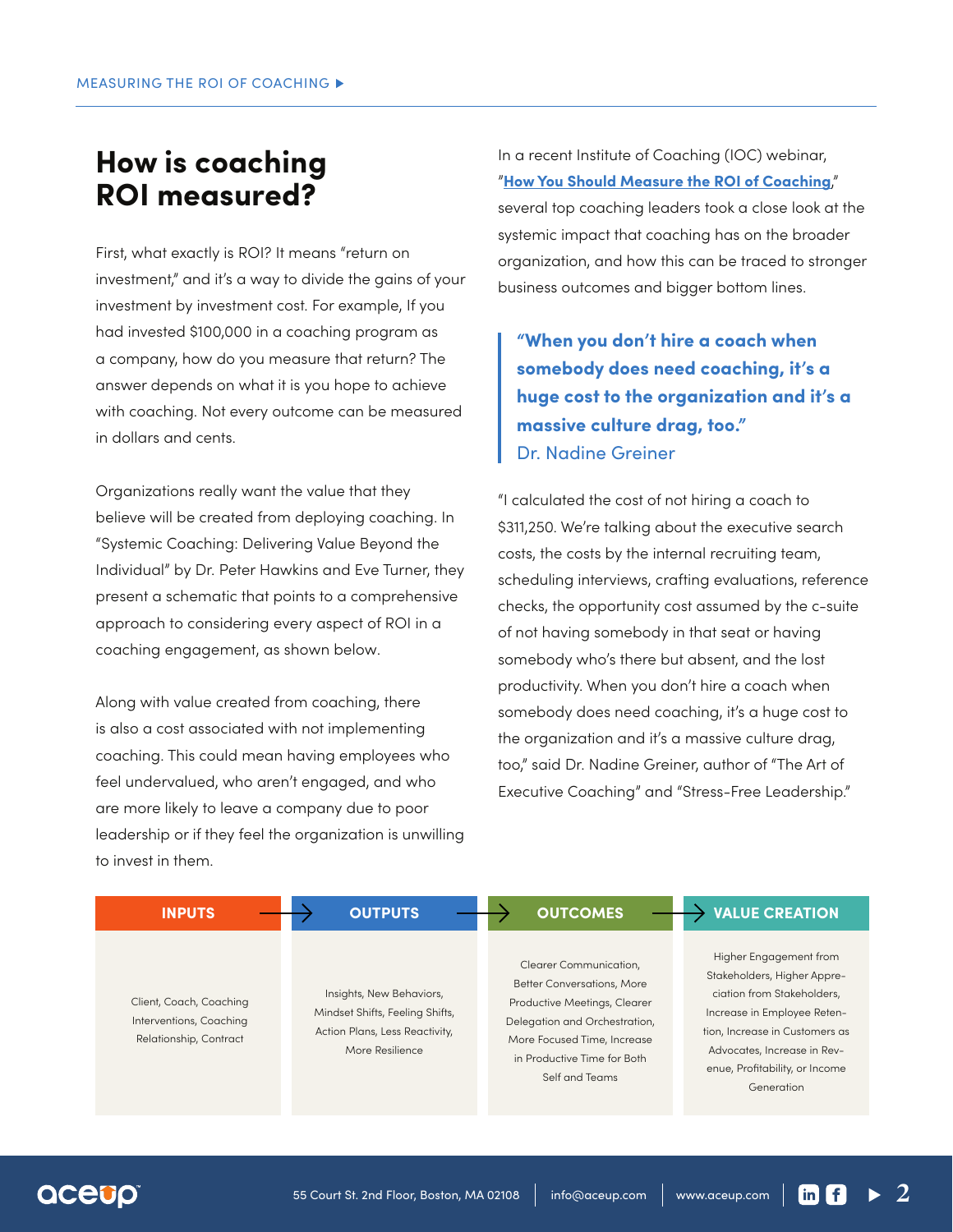# **What are your company's goals?**

While many companies want to focus on futurefocused goals, such as upskilling and development, many others are experiencing issues like employee turnover and retention, employee engagement issues, absenteeism, and lack of inclusion, among others.

While coaching is a great opportunity to address all of these, the type of coaching you need should be a priority. What are the expectations of the coaching experience? What's the desired outcome for your employees and your organization?

"Sometimes companies are just interested in coaching because their employees want it, or as an employee benefit, and that's generally a cookiecutter approach. Our clients tend to want something better," said James Lopata, VP of Coaching Supervision at AceUp. "They've tried the competition and then they come to us. They want coaching that is linked to employee development, leadership development, preparing their employees to manage people or lead better, or lead with a coaching approach to management."

The more seasoned leadership development professionals and larger enterprise clients understand that measuring the ROI of coaching is very subjective. They know that coaching works and that its outcomes need to be tied to the organization's specific goals, strategy, and culture.

**"When trying to find an ROI, you're focusing on the value - the value to the individual and/or the value to the company. Make sure whatever metrics you choose are metrics that really matter, as opposed to getting lost in some of the noise of the activity of creating ROI itself."** Tanya Moore, Chief People Officer, M.C. Dean



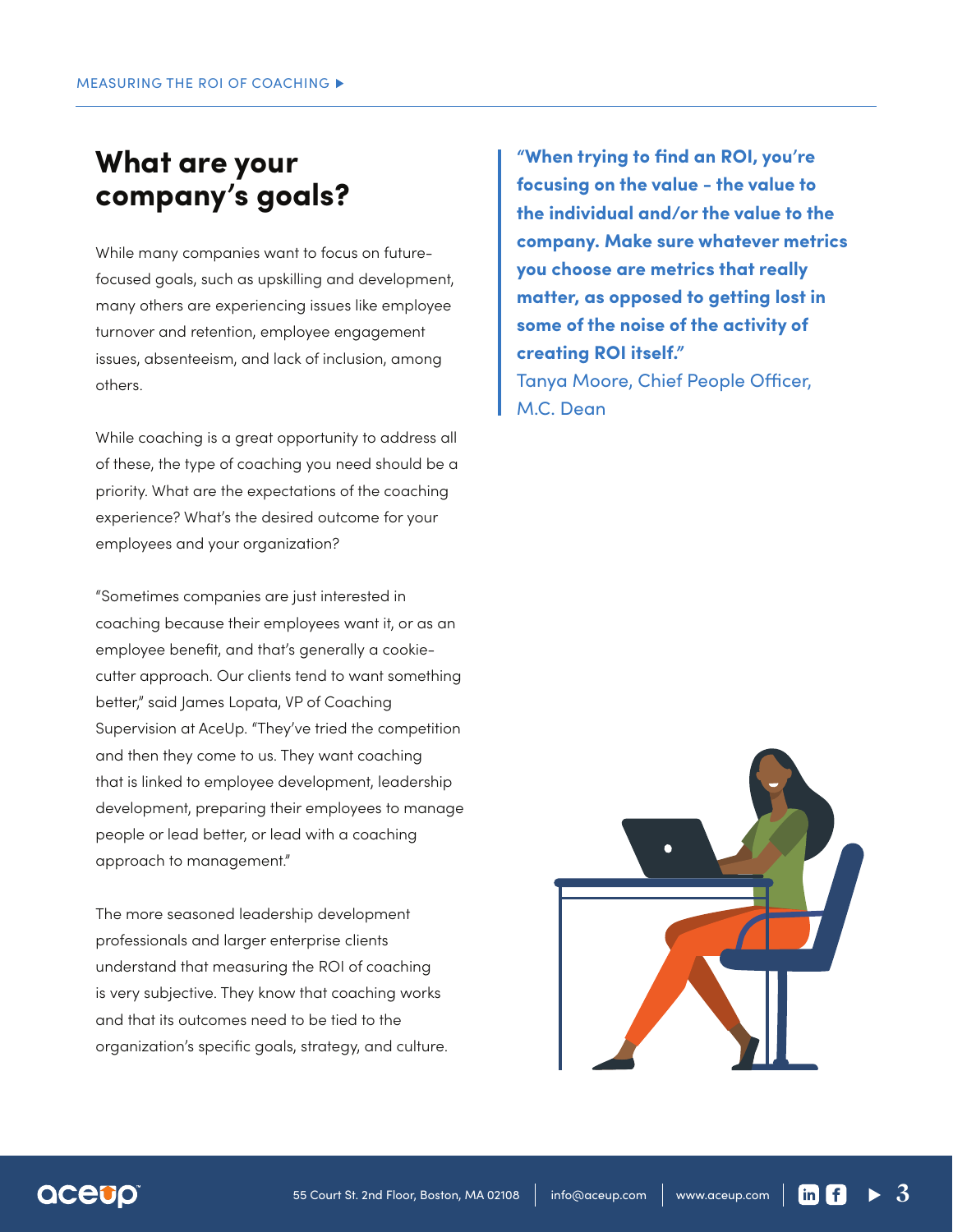## **What is the impact of coaching on an organization?**

While the ROI of coaching may not always be measurable in financial terms, it can absolutely be measured in other ways.

For an organization, coaching can:

- **Empower individuals and encourage them to take** responsibility
- **Increase employee and staff engagement**
- **Improve individual performance**
- Identify and develop high-potential employees
- $\blacktriangleright$  Identify both organizational and individual strengths, along with development opportunities
- Motivate and empower individuals to excel
- Demonstrate a company's commitment to employee development

It also has a long-term impact, helping with:

- Succession planning
- Upskilling and reskilling
- Growing people leaders
- ▶ Attracting and retaining talent
- Aligning leadership
- **Building competencies**
- Focusing on DE&I

Dr. Greiner points to the findings of author Vicki TenHaken, who did a study on how 100-year-old companies continue to survive. "It was really a very extensive piece of work that she did about 15 years ago, that speaks directly to the 'so what'.

She found that, really, there were three things:

- ▶ One is to protect the culture, but continue to grow it.
- Two, grow competence, which is, basically, leadership competencies.
- ▶ The third was to act ahead of the need to change.

This really speaks to how these companies have not only stayed in business for 100 years but continue to grow and thrive," Greiner said.

If your culture improves and you invest in your employees' development, then your entire organization benefits from it. It will boost employee engagement, increase productivity and collaboration, improve employee retention, and help your people realize the great things of which they're truly capable.



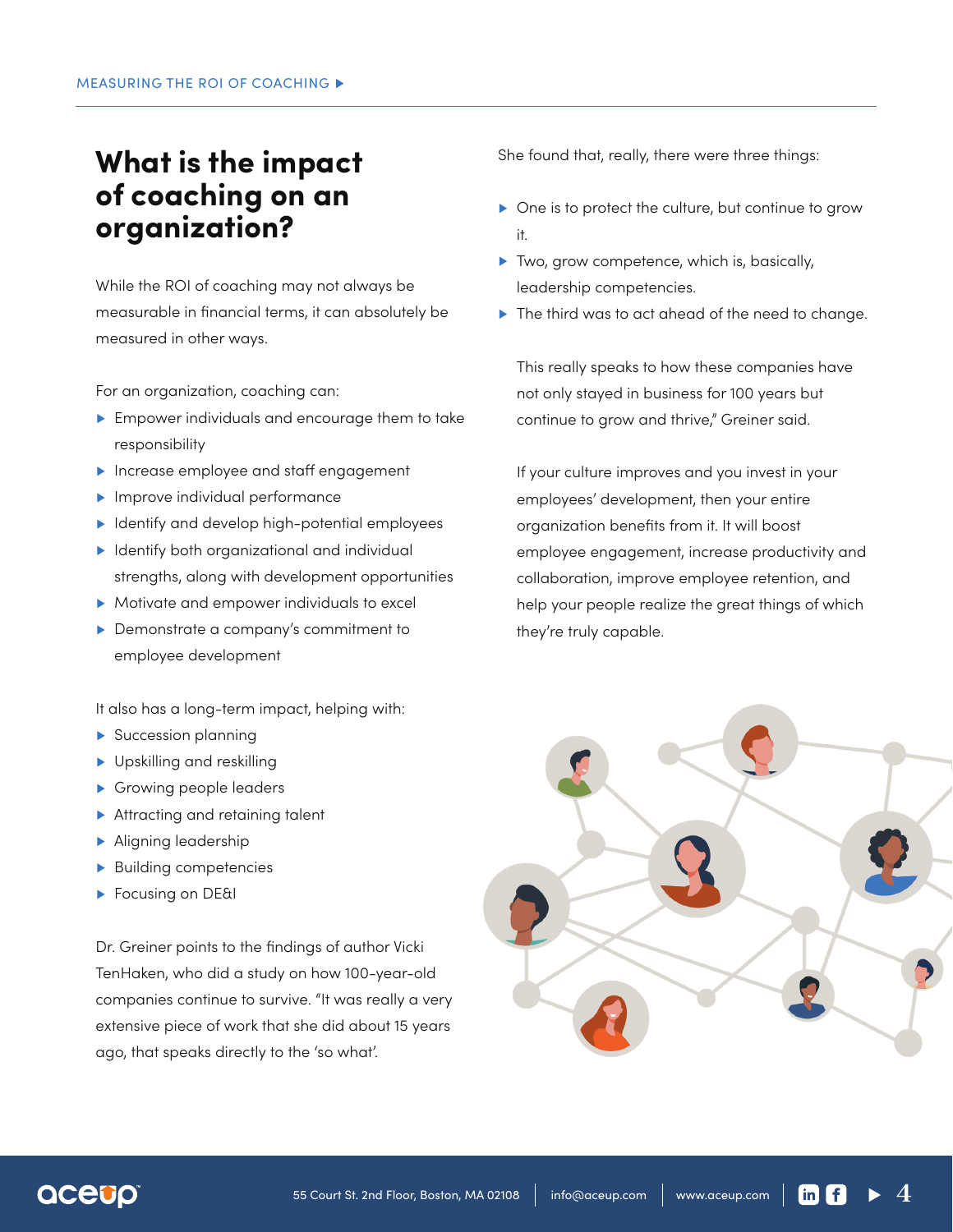# **The proof is in the numbers**

Boston Children's Hospital turned to AceUp for personalized, one-on-one leadership coaching, launching a year-long coaching program. Jim Smith, Department Manager at the time, was looking to reinforce existing management training programs with a focus on leadership and managerial skills.

Smith said he noticed that, as managers progressed through the existing programs, they reached a point where they needed more support and guidance to become more effective leaders. He knew that if they did not address this need, their high-level leaders would plateau, and ultimately, could leave the organization.

**"Our managers were excited about learning new skills in a unique and customized way. The unexpected value for us was around the deeply personal impact this program has had on our managers – the personally meaningful empowerment that people started feeling a few weeks into the program."** Jim Smith, Department Manager, Boston Children's Hospital

Participants found success in developing and refining the management skills they need to help their teams succeed collectively and individually.

And all reported that they were surprised by how meaningful the coaching experience has been, affording them a rare opportunity to see themselves as others perceive them.

The resulting assessment showed:



**60% improvement** in maximizing employee engagement, performance, and retention.



**70% improvement** in employee leadership abilities to inspire, influence, and persuade others.



**70% improvement** in employees' abilities to set goals/priorities and manage time effectively.



**100% improvement** in an employee's own awareness of their strengths and weaknesses.



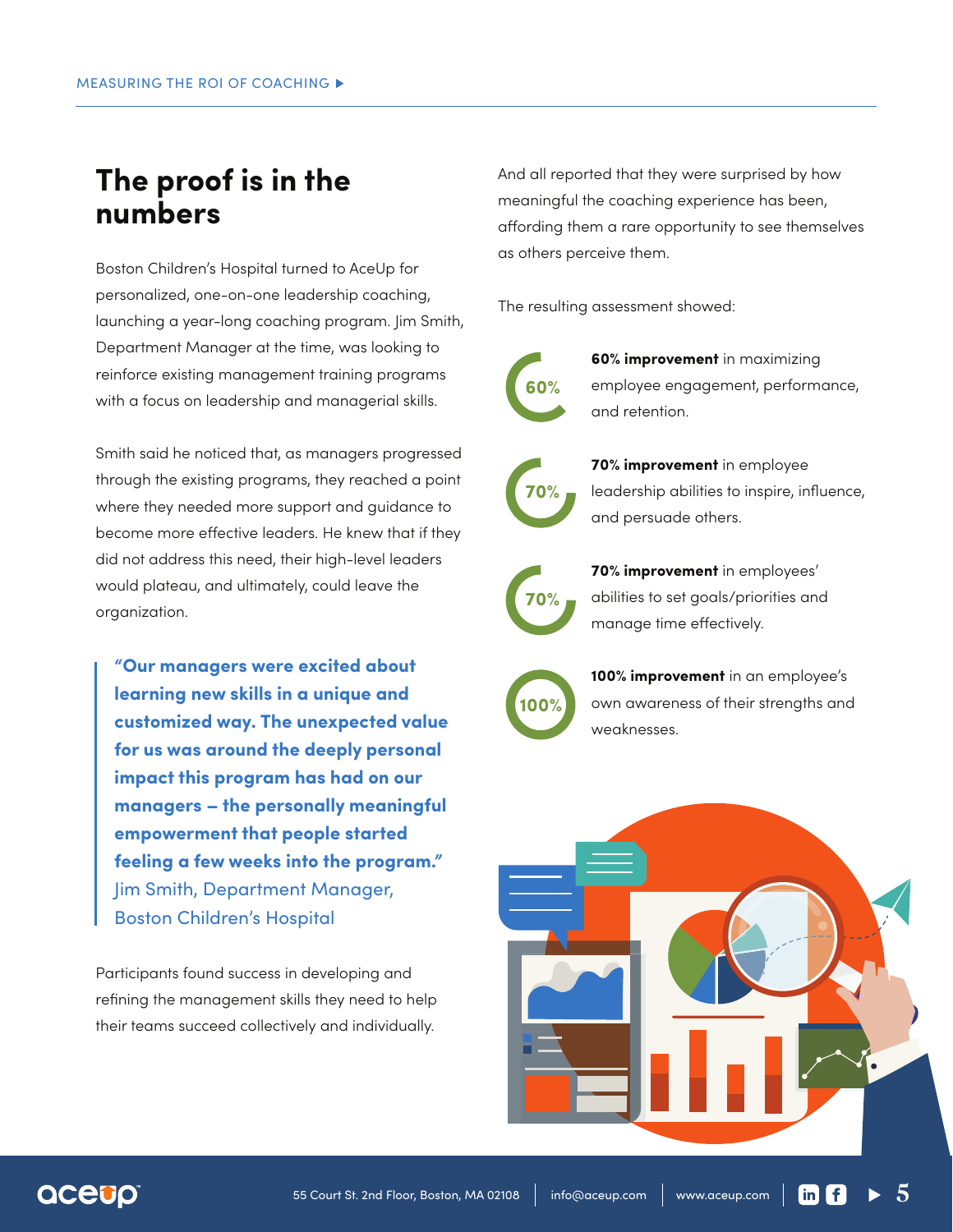## **Individual development needs meet organizational goals**

A successful coaching engagement pairs the collective business goals of your organization with the individual development goals of your employees.

From an organizational perspective, think about what great leadership would enable you to do. Then consider what skills or competencies you need among your talent to get you there. The clearer the big goals are connected to how coaching can achieve them, the better the outcome coaching will create.

Each individual coachee will have their own strengths and areas they want to improve on with their coach. They also have their own perspective on what is needed among leadership in your organization as a whole.

Through regular self-assessments and 360s, we measure coachees' perceptions of how successfully they engage in behaviors related to our industry-validated business and leadership competencies, their performance profile across those competencies, and the progress on the most important strengths and areas for development for the company. We use individual data to provide perspectives on where the group is strong, and where they might need to develop more.

We also measure elements of their employee experience, such as employee engagement and satisfaction, sense of belonging, levels of stress, diversity, professional development, productivity, and performance. Not only does this show how your organizational culture is shifting throughout the coaching engagement, combining this data with employees' competency development can reveal powerful correlations.

For example, we have found that coachees with higher levels of competency mastery have a more positive employee experience when it comes to important areas such as stress management and productivity.

#### Employee Experience: "**STRESS IS MANAGEABLE"**



#### Employee Experience: "**FEEL PRODUCTIVE AT WORK"**